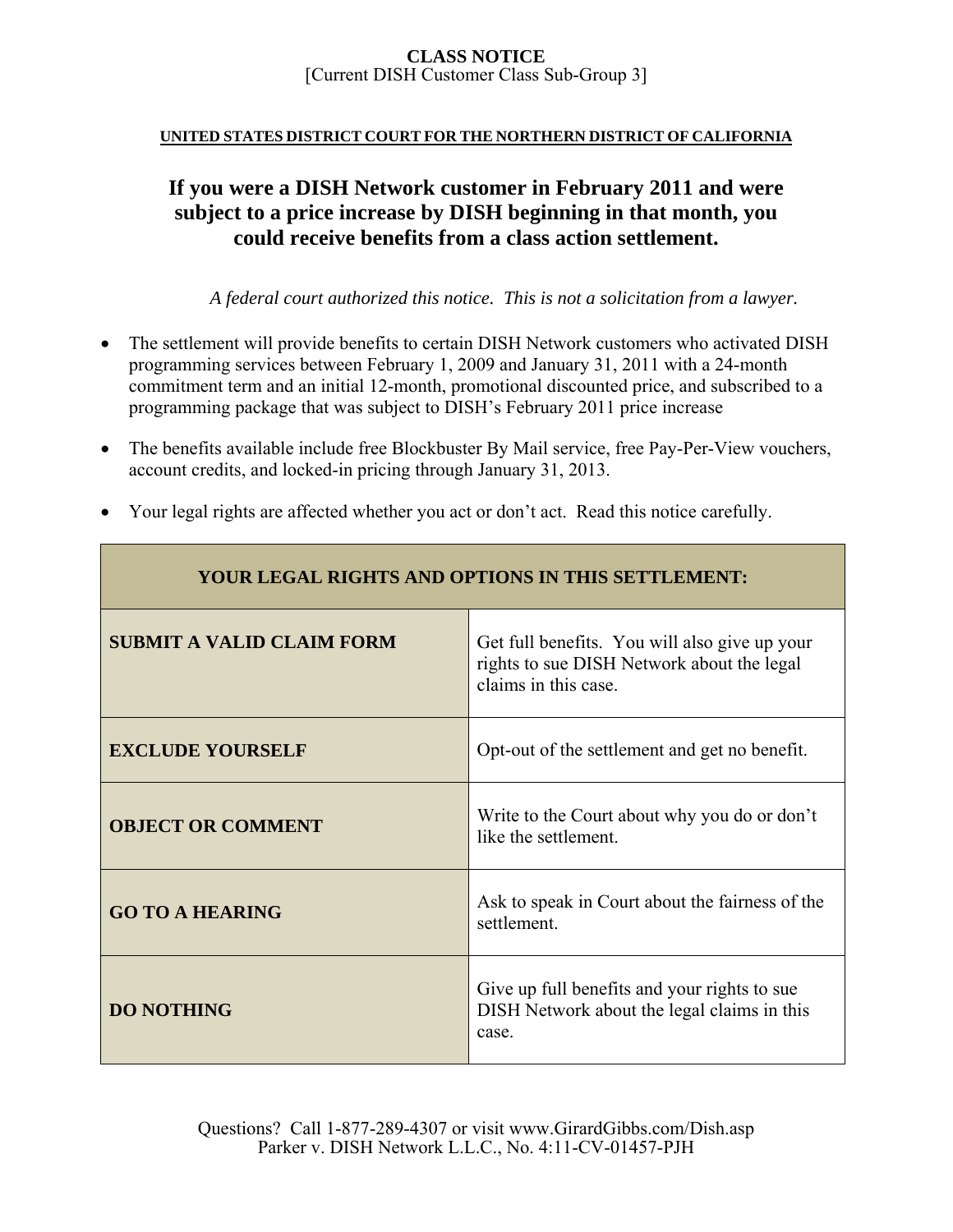## **WHAT THIS NOTICE CONTAINS**

| <b>BASIC INFORMATION.</b>                                                                   |  |
|---------------------------------------------------------------------------------------------|--|
| 1.                                                                                          |  |
| 2.                                                                                          |  |
| 3.                                                                                          |  |
| 4.                                                                                          |  |
| WHO IS IN THE SETTLEMENT.                                                                   |  |
| 5.                                                                                          |  |
| 6                                                                                           |  |
|                                                                                             |  |
| 7.                                                                                          |  |
| 8.                                                                                          |  |
| HOW CAN I GET MY BENEFIT-SUBMITTING A VALID CLAIM FORM 4                                    |  |
| 9.                                                                                          |  |
| 10.                                                                                         |  |
| 11.                                                                                         |  |
|                                                                                             |  |
| 12.                                                                                         |  |
| 13.                                                                                         |  |
| If I exclude myself, can I get any of the benefits offered in this settlement?5<br>14.      |  |
|                                                                                             |  |
|                                                                                             |  |
| 16.                                                                                         |  |
|                                                                                             |  |
| 17.                                                                                         |  |
| What is the difference between objecting to the settlement and excluding myself from<br>18. |  |
| the settlement?                                                                             |  |
|                                                                                             |  |
| 19.                                                                                         |  |
| 20.                                                                                         |  |
| 21.                                                                                         |  |
| IF YOU DO NOTHING                                                                           |  |
| 22.                                                                                         |  |
|                                                                                             |  |
| 23.                                                                                         |  |
| 24.                                                                                         |  |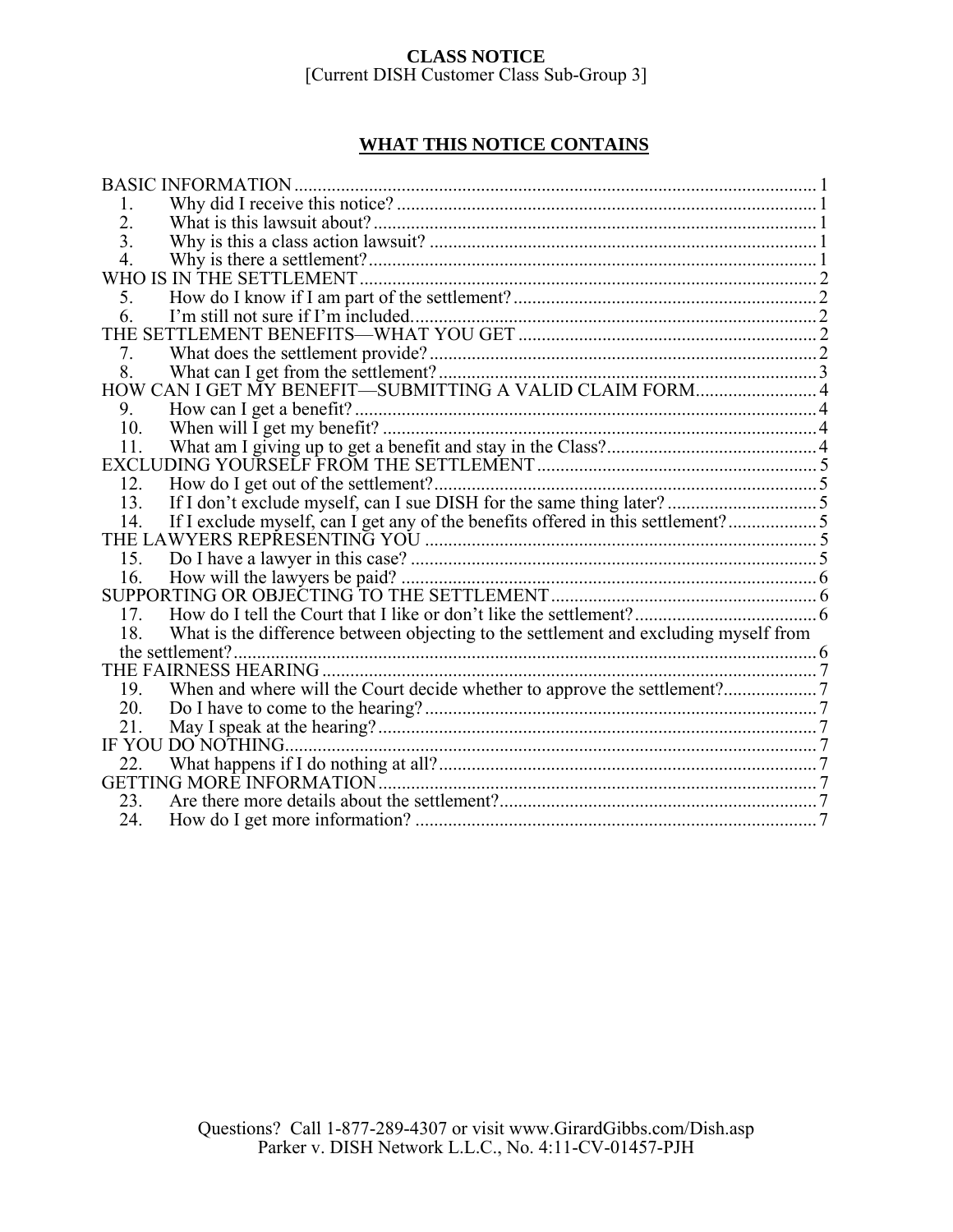## **BASIC INFORMATION**

## **1. Why did I receive this notice?**

You received this notice because you may have activated Dish Network ("DISH") programming services between February 1, 2009 and January 31, 2011 with a 24-month commitment term and an initial 12-month promotional discounted price and subscribed to a programming package that was subject to DISH's February 2011 price increase.

The Court sent you this notice because you have a right to know about a proposed settlement of a class action lawsuit, and about your options, before the Court decides whether to approve the settlement. If the Court approves the settlement, DISH will distribute the settlement benefits after all appeals are resolved.

This notice explains the lawsuit, the settlement, your legal rights, and what benefits are available, who is eligible for them, and how to get them.

The Court in charge of the case is the United States District Court for the Northern District of California, and the case is known as *Parker v. DISH Network L.L.C.*, No. 4:11-CV-01457. The people who sued are called Plaintiffs and the company they sued, DISH, is called the Defendant.

## **2. What is this lawsuit about?**

 Plaintiffs allege that DISH advertised a 12-month fixed promotional price to subscribers who signed up for DISH programming services with a 24-month commitment term between February 1, 2009 and January 31, 2011. According to the lawsuit, DISH violated consumer laws and its contracts with subscribers when it raised rates in February 2011 by \$3 or \$5 per month (depending on the DISH package). DISH denies these claims and maintains, among other things, that (a) the promotional prices were not fixed rates but instead were discounted amounts against the standard rate, which customers continued to enjoy after the price increase; and (b) its advertisements and contracts contained conspicuous disclaimers that DISH retains the right to increase prices. However, to avoid the burden and cost of further litigation, DISH has agreed to provide certain benefits to current and former DISH subscribers to settle this matter.

### **3. Why is this a class action lawsuit?**

In a class action, one or more people, called Class Representatives (in this case Nansee Parker and Phong Pham), sue on behalf of people who have similar claims. All of these people form a Class and are Class Members. One court resolves the issues for all Class Members, except for those who exclude themselves from the Class. U.S. District Judge Phyllis J. Hamilton is in charge of this class action.

## **4. Why is there a settlement?**

The Court did not decide in favor of Plaintiffs or Defendant. Instead, both sides agreed to a settlement. That way, they avoid the cost of a trial, and the people affected will quickly receive a benefit. The Class Representatives and the attorneys think the settlement is best for the Class.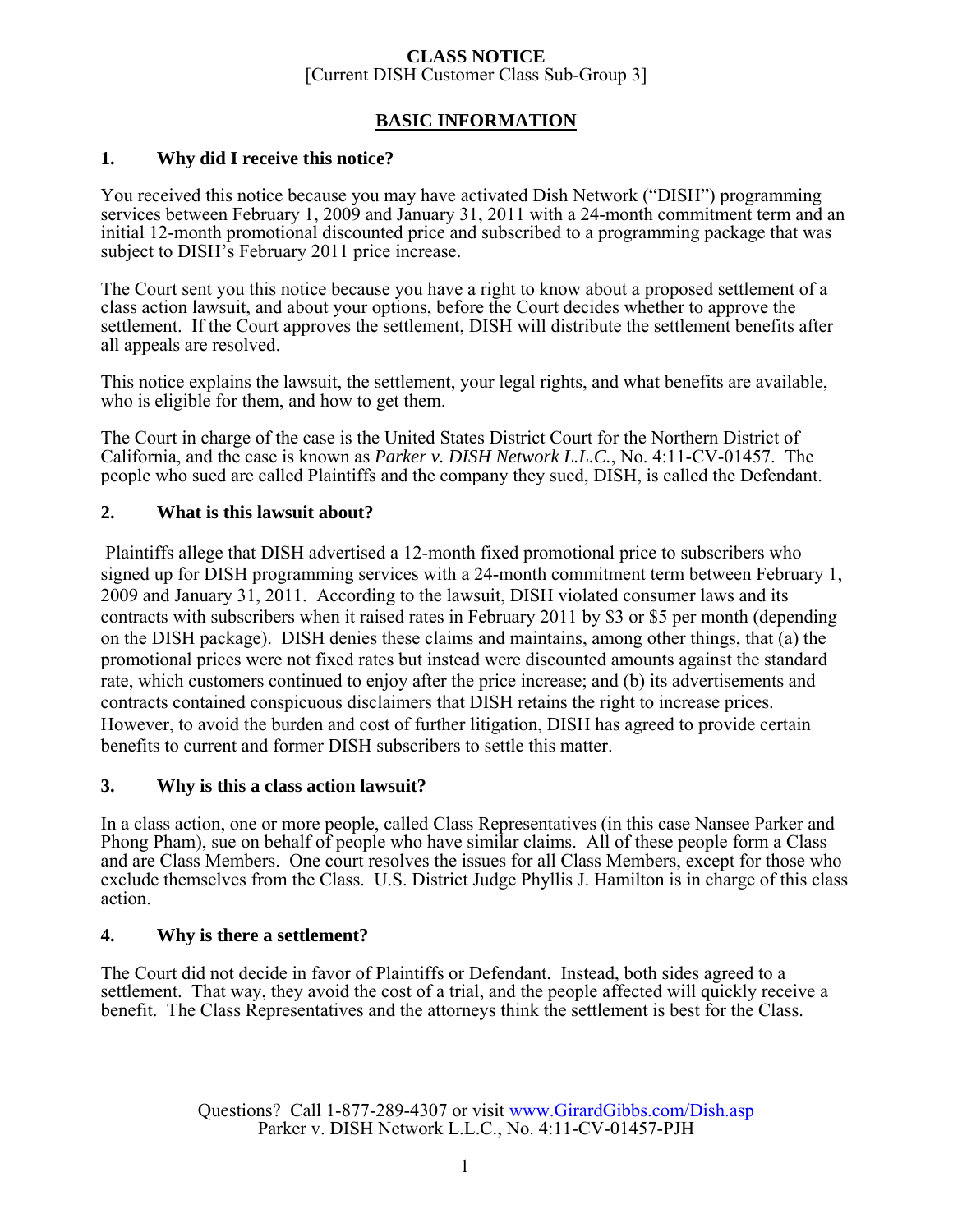## **CLASS NOTICE**

[Current DISH Customer Class Sub-Group 3]

### **WHO IS IN THE SETTLEMENT**

To see if you will receive any benefits from the settlement, you must first determine if you are a Class Member.

## **5. How do I know if I am part of the settlement?**

Judge Hamilton decided that everyone who fits this description is a Class Member: *All persons residing in the United States who activated DISH programming services between February 1, 2009 and January 31, 2011 with a 24-month commitment term and an initial 12-month, promotional discounted price, and subscribed to a programming package that was subject to DISH's February 2011 Price Increase, excluding only: (a) customers who received programming, equipment, and/or monetary accommodations after the February 2011 Price Increase in response to complaint(s) about the price increase, (b) customers who were in the second year (i.e., months 13 to 24) of their 24-month commitment term for one of the following packages: DISH's America's Everything Pak, Latino Welcome Pack, Latino Clásico, Latino Plus, Latino Dos, or Latino Max at the time of the February 2011 Price Increase, and (c) the judge to whom this case is assigned, any member of the judge's immediate family, and the judge's staff and their immediate families.*

### **6. I'm still not sure if I'm included.**

If you are still not sure whether you are a Class Member, you can ask for help by calling 1-877-289- 4307.

## **THE SETTLEMENT BENEFITS—WHAT YOU GET**

### **7. What does the settlement provide?**

If the settlement is approved, Class Members will be entitled to certain benefits based on one of the Sub-Groups described below.

- (a) *Current DISH Customer Class Sub-Group 1*. Settlement Class Members who are current DISH customers as of the date of the Class Notice and paid one to four months of the February 2011 price increase within the first 12 months of their service contracts.
- (b) *Current DISH Customer Class Sub-Group 2*. Settlement Class Members who are current DISH customers as of the date of the Class Notice and paid five to eight months of the February 2011 price increase within the first 12 months of their service contracts.
- (c) *Current DISH Customer Class Sub-Group 3*. Settlement Class Members who are current DISH customers as of the date of the Class Notice and paid nine to twelve months of the February 2011 price increase within the first 12 months of their service contracts.
- Questions? Call 1-877-289-4307 or visit www.GirardGibbs.com/Dish.asp Parker v. DISH Network L.L.C., No. 4:11-CV-01457-PJH (d) *Former DISH Customer Class Sub-Group 1*. Settlement Class Members who are not current DISH customers as of the date of the Class Notice and: (1) paid one to four months of the February 2011 price increase within the first 12 months of their service contracts; (2) voluntarily disconnected after February 1, 2011 (and were not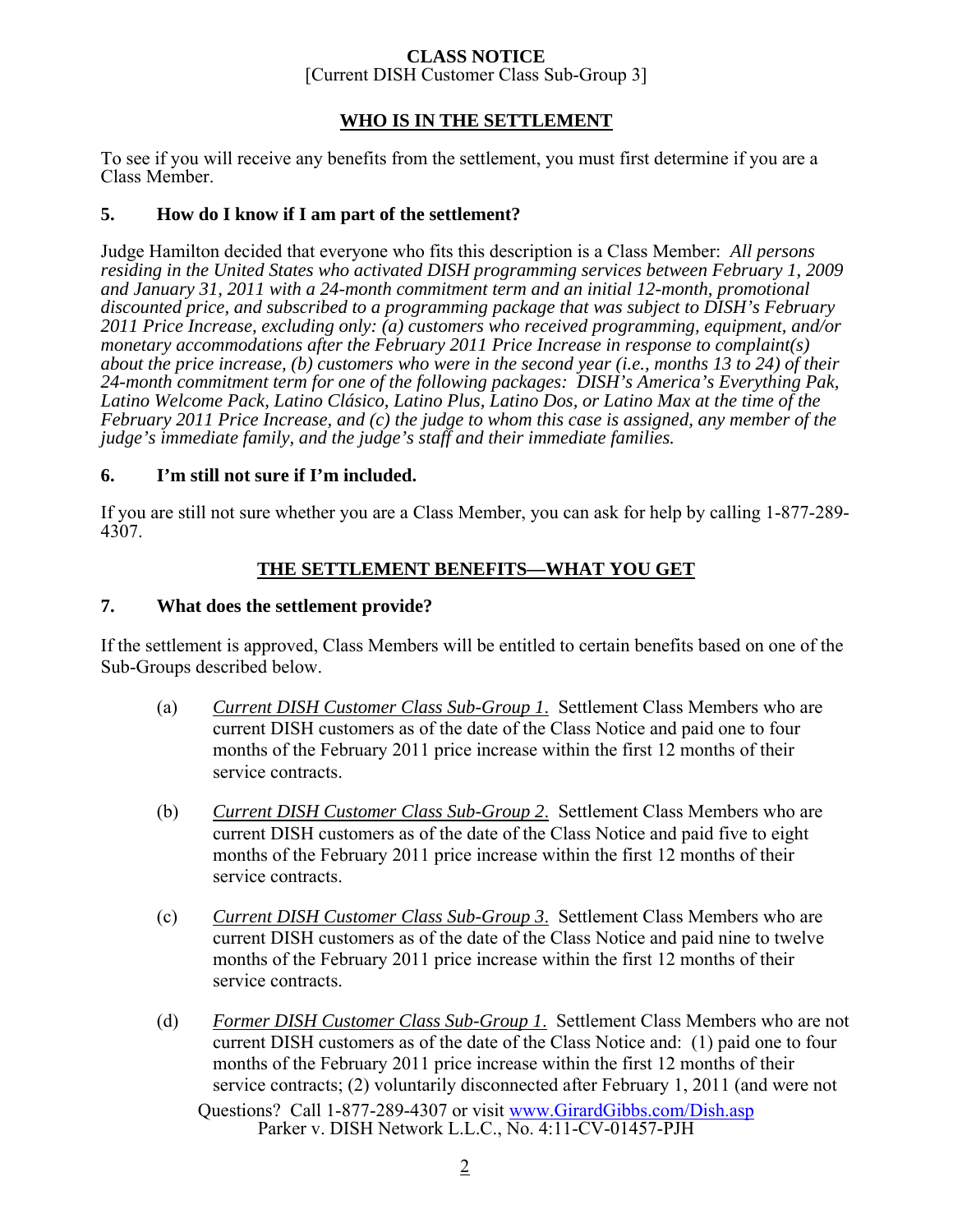otherwise disconnected because of their failure to pay); and (3) did not receive a waiver of their cancellation fee.

- (e) *Former DISH Customer Class Sub-Group 2*. Settlement Class Members who are not current DISH customers as of the date of the Class Notice and: (1) paid five to eight months of the February 2011 price increase within the first 12 months of their service contracts; (2) voluntarily disconnected after February 1, 2011 (and were not otherwise disconnected because of their failure to pay); and (3) did not receive a waiver of their cancellation fee.
- (f) *Former DISH Customer Class Sub-Group 3*. Settlement Class Members who are not current DISH customers as of the date of the Class Notice and: (1) paid nine to twelve months of the February 2011 price increase within the first 12 months of their service contracts; (2) voluntarily disconnected after February 1, 2011 (and were not otherwise disconnected because of their failure to pay); and (3) did not receive a waiver of their cancellation fee.
- (g) *Second Year DISH Customer Class Sub-Group.* Settlement Class Members who were in their second year (*i.e.,* month 13-24) of their 24-month service contracts at the time of the February 2011 price increase and who subscribed to one of the following programming packages: DISH America, America Silver, America Gold, America's Top 120 (AT120), America's Top 120 Plus (AT120+), America's Top 200 (AT200), or America's Top 250 (AT250) (the "Price Protected Packages").

## **8. What can I get from the settlement?**

It has been determined that you are a part of the Current DISH Customer Class Sub-Group 3. You are therefore entitled to select one of the following three options:

- Four (4) free months of Blockbuster By Mail (a one-disc-at-a-time DVD by mail rental service), which will automatically terminate, or
- Five (5) free DISH Pay-Per-View Vouchers, which shall expire in 18 months, or
- A one-time \$15.00 credit to your DISH account.

In addition to the benefit that you select, and as long as you subscribe to one of the Price Protected Packages (see 7(g) above), your monthly rate that was in effect immediately after the February 2011 Price Increase will not increase until at least January 31, 2013. However, if you are still in the first year of your 24-month commitment term, DISH may increase your discounted rate to the current, regular rate that is in effect at the end of your 12-month promotional period.

If you believe that you are part of a different Class Sub-Group, please contact DISH at 1-877-289- 4307.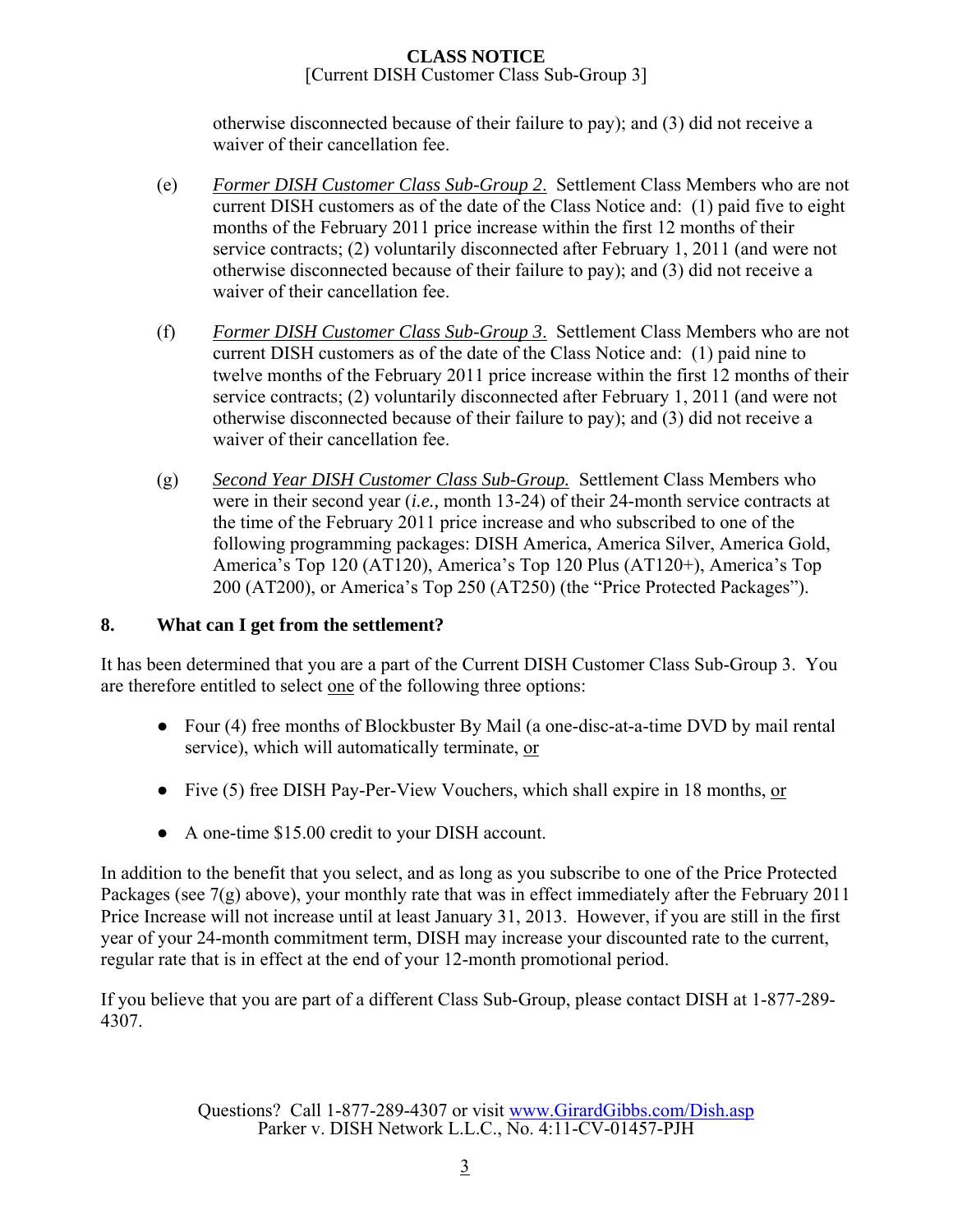## **HOW CAN I GET MY BENEFIT—SUBMITTING A VALID CLAIM FORM**

### **9. How can I get a benefit?**

In order to receive one of the three optional benefits for which you are eligible, you must fully and accurately fill out and submit the claim form attached to this notice. You can also download a claim form at www.GirardGibbs.com/Dish.asp.com. Read the instructions carefully, fill out and sign the form, and **either** mail the completed form to DISH Settlement Claims Administrator / DISH Settlement Claim Forms, P.O. Box 6224, Englewood, CO 80155 **or** e-mail the completed form, as a scanned .pdf attachment, to parkerdishsettlement@dish.com so that it is postmarked (if mailed) or received (if e-mailed) no later than March 10, 2012. But DISH will not increase the monthly rate before January 31, 2013 as to the Price Protected Packages (defined in Section 7(g) above), even if you do not submit a claim form.

## **10. When will I get my benefit?**

If you timely submit a fully and accurately completed claim form, the benefit you selected will be issued to you within 60 days after the settlement's effective date. If you select the Blockbuster By Mail benefit, DISH will provide you a promotional code and instructions on how to activate your free subscription or apply the benefit to your existing subscription. Promotional codes will remain valid for 60 days after issuance. If you fail to sign up for Blockbuster By Mail before the promotional code expires, you will not be entitled to any substitute benefit. If you select the Pay-Per-View benefit or the account credit option, the Pay-Per-View vouchers or account credit will be electronically issued to your DISH account. Pay-Per-View vouchers will be valid for 18 months after issuance. If you have unredeemed Pay-Per-View vouchers or account credits at the time your DISH account is terminated, you will not be entitled to any substitute benefit.

If you timely submit a fully and accurately completed "Current DISH Customer" Claim Form and select either the Pay-Per-View or account credit benefit but are not a current DISH customer at the time that benefits are distributed, you will instead be sent a promotional code for enrollment in the Blockbuster By Mail benefit applicable to your Sub-Group. If you fail to sign up for Blockbuster By Mail within 30 days of receiving the promotional code, you will not be able to claim the Blockbuster by Mail benefit or entitled to any substitute benefit.

## **11. What am I giving up to get a benefit and stay in the Class?**

Unless you exclude yourself, you are staying in the Class, and that means that you can't sue, continue to sue, or be part of any other lawsuit against DISH about the legal issues in *this* case. It also means that all of the Court's orders will apply to you and legally bind you. If you stay in the Class, you will agree to release all claims against DISH that members of the Class have alleged or could have alleged in this lawsuit regarding DISH's February 2011 price increase, including, but not limited to, claims for money damages or monetary relief. The full release is available in the Settlement Agreement.

Questions? Call 1-877-289-4307 or visit www.GirardGibbs.com/Dish.asp Parker v. DISH Network L.L.C., No. 4:11-CV-01457-PJH The settlement and release will extend to DISH and EchoStar Technologies L.L.C., and their past and present direct and indirect parent, subsidiary, and affiliated persons; the officers, directors, employees, partners, shareholders, agents, attorneys, and insurers of all of the foregoing; and the predecessors, successors, assigns, and legal representatives of all of the foregoing. If you do not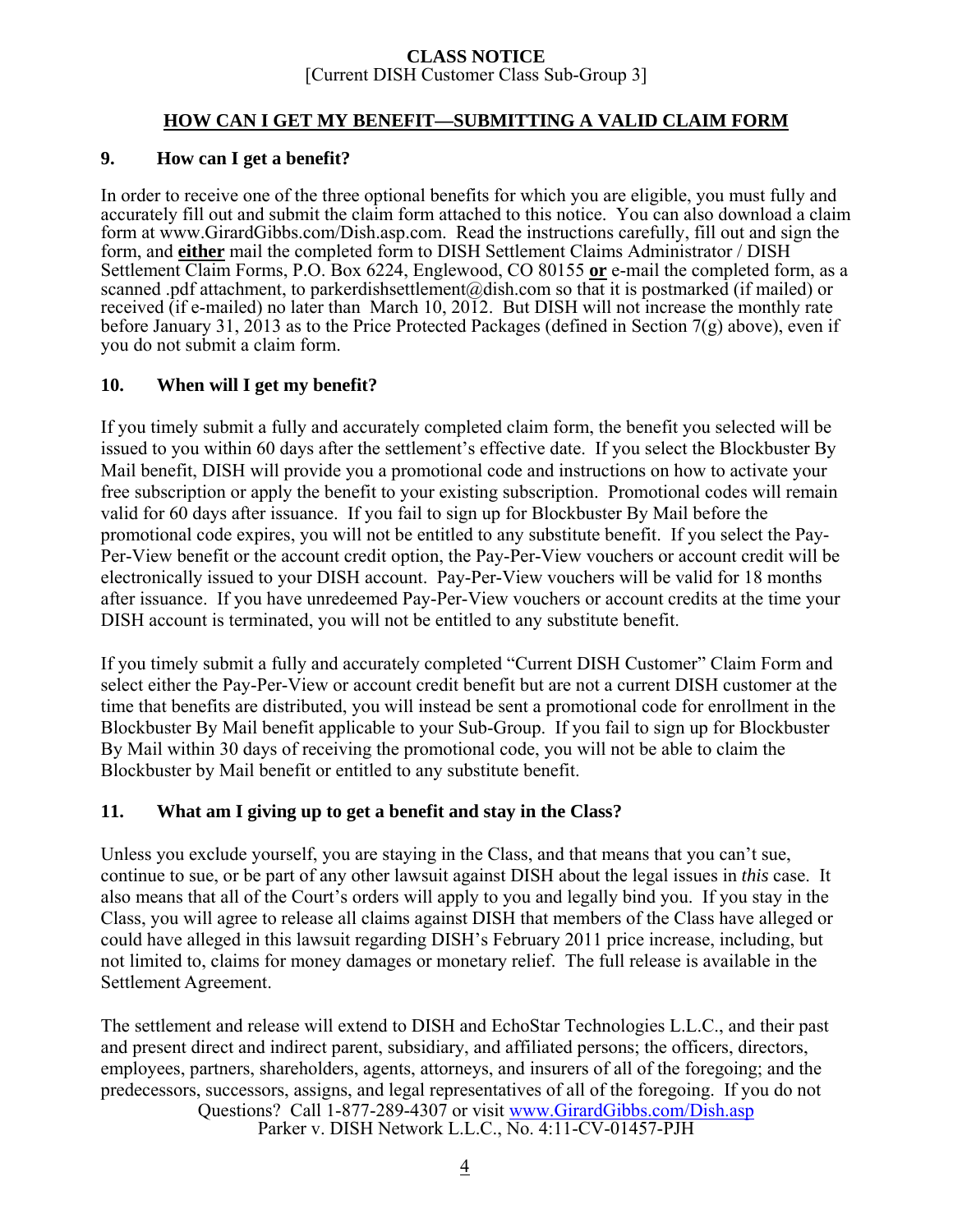exclude yourself from the Settlement Class, you will be deemed to have entered into this settlement and to have settled and released, among other things, the above described claims.

If the settlement is approved by the Court and becomes final, the settlement will be consummated and the case will end. If the settlement is not approved by the Court or does not become final for some other reason, the litigation will continue.

## **EXCLUDING YOURSELF FROM THE SETTLEMENT**

If you don't want a benefit from this settlement or want to keep the right to sue or continue to sue DISH on your own about the legal issues in this case, then you must take steps to exclude yourself from (or "opt-out" of) the Settlement Class.

## **12. How do I get out of the settlement?**

To validly exclude yourself from the Class, you must send a letter by mail that is signed by you and includes: (1) a specific statement that you request exclusion from the Class in *Parker v. DISH Network L.L.C.,* Case No. 11-cv-01457-PJH; (2) your full name, address and telephone number; and (3) your current or former DISH Network account number. You must mail your exclusion request postmarked no later than **March 2, 2012**, to:

> DISH Settlement Claims Administrator DISH Settlement Exclusions P.O. Box 6224 Englewood, CO 80155

You cannot exclude yourself by phone or e-mail. If you ask to be excluded, you will not get any settlement benefit and you cannot object to the settlement. You will not be legally bound by anything that happens in this lawsuit. You may be able to sue (or continue to sue) DISH.

## **13. If I don't exclude myself, can I sue DISH for the same thing later?**

No. Unless you exclude yourself, you give up the right to sue DISH for the claims that this settlement resolves. If you have a pending lawsuit, speak to your lawyer in that lawsuit immediately. You must exclude yourself from *this* Class to continue your own lawsuit.

## **14. If I exclude myself, can I get any of the benefits offered in this settlement?**

No. If you exclude yourself, do not send in a claim form to ask for any benefit.

## **THE LAWYERS REPRESENTING YOU**

## **15. Do I have a lawyer in this case?**

The Court has appointed the law firms Girard Gibbs LLP, Cohen Milstein Sellers & Toll PLLC, and The Wentz Law Firm to represent you and all Class Members. The law firms are called "Class Counsel." You will not be charged for these lawyers. If you want to be represented by your own lawyer, you may hire one at your own expense.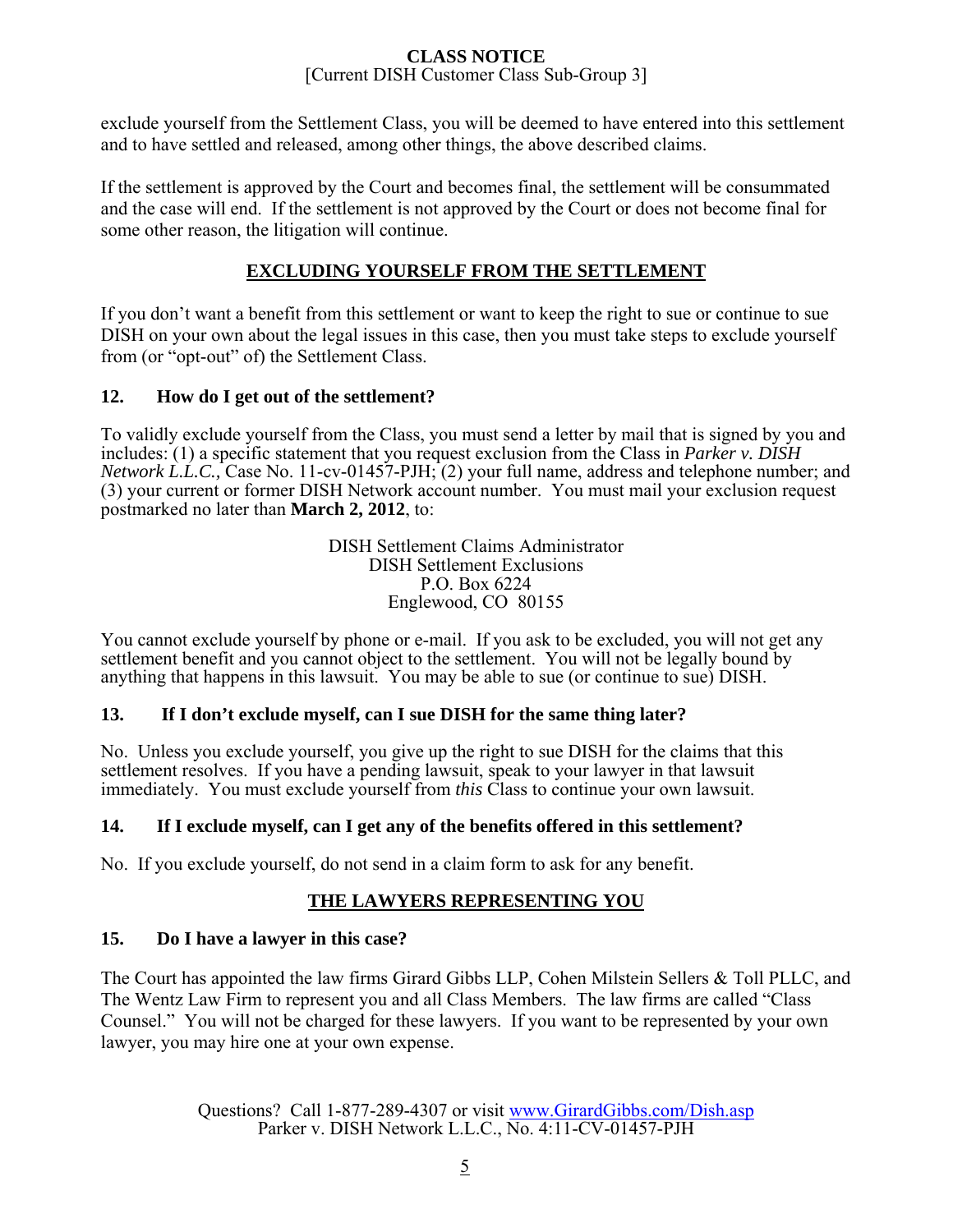## **16. How will the lawyers be paid?**

Class Counsel will ask the Court to award them attorneys' fees and costs up to \$817,500.00, and incentive payments of \$500.00 each for the Class Representatives, Nansee Parker and Phong Pham. The Court may award less than these amounts. DISH has agreed not to oppose these attorneys' fees, costs, and incentive payments and will separately pay the amounts that the Court awards, not to exceed the above amounts. These amounts will not be paid by Class Members and will not reduce the benefits available to Class Members.

## **SUPPORTING OR OBJECTING TO THE SETTLEMENT**

## **17. How do I tell the Court that I like or don't like the settlement?**

If you are a Class Member, you can tell the Court that you like the settlement and it should be approved, or that you object to the settlement and think the Court should not approve it. The Court will consider your views. However, if the Court rejects your objection, you will be bound by the terms of the Settlement.

You can object by speaking at the Fairness Hearing, submitting a written objection, or both. Written objections must be sent to each of the following addresses postmarked no later than **March 2, 2012**:

| <b>COURT</b>                                                                                                                                                                  | <b>COUNSEL</b>                                                                                                                                |
|-------------------------------------------------------------------------------------------------------------------------------------------------------------------------------|-----------------------------------------------------------------------------------------------------------------------------------------------|
| Clerk of the Court<br><b>United States District Court</b><br>Northern District of California<br><b>Oakland Division</b><br>1301 Clay Street, Ste. 400 S.<br>Oakland, CA 94612 | <b>DISH Settlement</b><br>Comments/Objections<br>Girard Gibbs LLP<br>601 California Street, 14 <sup>th</sup> Floor<br>San Francisco, CA 94108 |

Your written objection must include: (1) your full name, address and telephone number; (2) your current or former DISH Network account number; and (3) your specific objection and a statement of its basis. If you are represented by separate counsel, you must also identify your attorney. You do not have to file a written objection to speak at the Fairness Hearing, and the Court will consider your written objection even if you do not come to the hearing.

### **18. What is the difference between objecting to the settlement and excluding myself from the settlement?**

Objecting is simply telling the Court that you don't like something about the settlement. You can object only if you stay in the Class. Excluding yourself is telling the Court that you don't want to be part of the Class. If you exclude yourself, you have no basis to object because the case no longer affects you.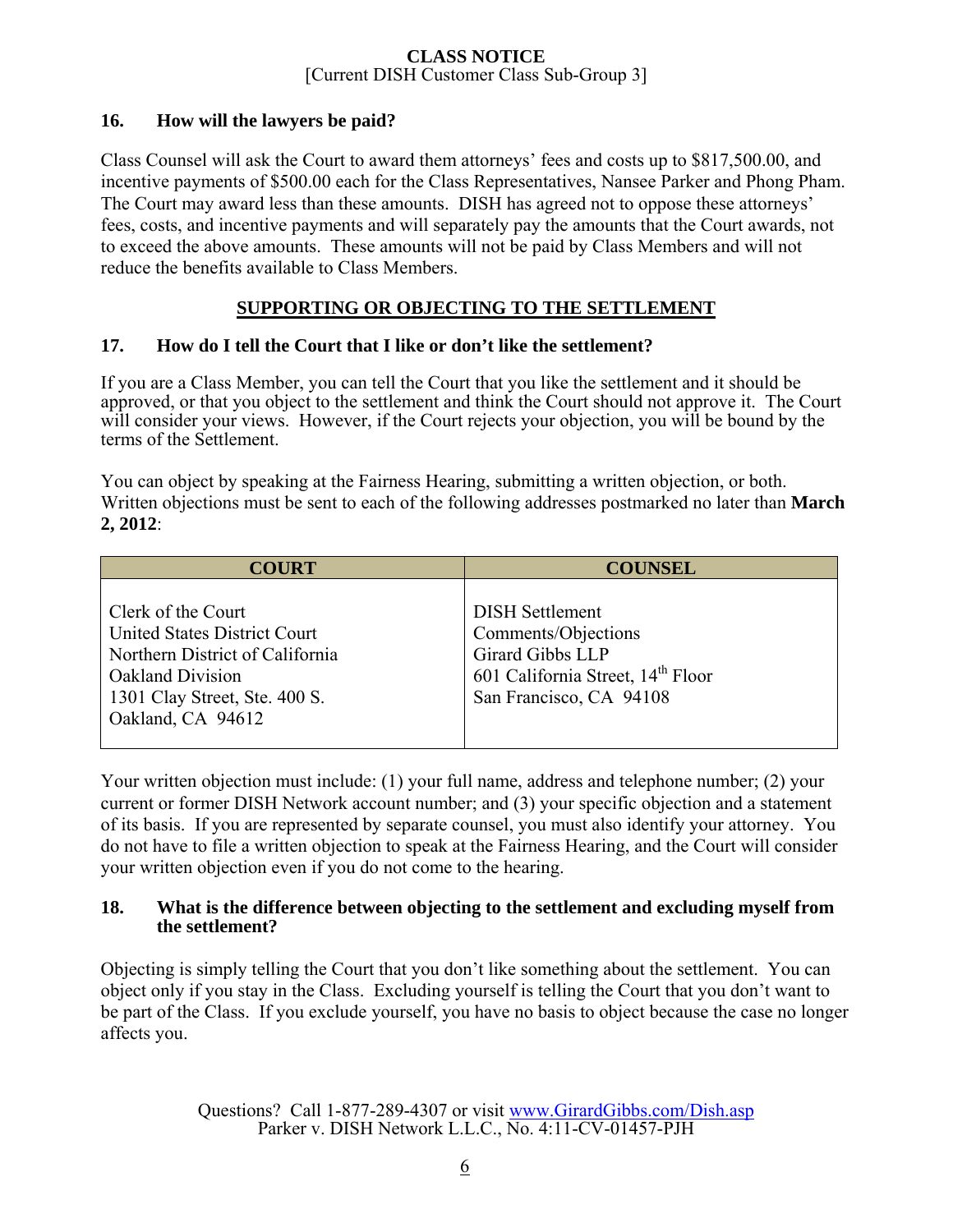## **THE FAIRNESS HEARING**

The Court will hold a Fairness Hearing to decide whether to approve the settlement. You may attend and you may speak, but you don't have to.

### **19. When and where will the Court decide whether to approve the settlement?**

The Court will hold a Fairness Hearing at the United States District Court, Northern District of California, Oakland Division, in the Honorable Phyllis J. Hamilton's courtroom, 1301 Clay Street, Courtroom 3 – 3rd Floor, Oakland, California, 94612 on March 21, 2012 at 9:00 a.m. At the hearing, the Court will consider whether the settlement is fair, reasonable, and adequate. If there are objections, the Court will consider them. The Court will also consider how much DISH should pay to Class Counsel and the Class Representatives. After the hearing, the Court will decide whether to approve the settlement. We do not know how long it will take the Court to make a decision.

### **20. Do I have to come to the hearing?**

No. Class Counsel will answer questions Judge Hamilton may have. But you are welcome to come at your own expense, even if you do not send a written objection. If you do send an objection, you don't have to come to Court to talk about it. As long as you send your written objection on time, the Court will consider it. You may also pay your own lawyer to attend the hearing, but it is not necessary.

### **21. May I speak at the hearing?**

If you do not exclude yourself from the settlement, you may speak at the Fairness Hearing. You cannot speak at the Fairness Hearing if you exclude yourself from the Class. You do not have to file a written objection to speak at the Fairness Hearing.

## **IF YOU DO NOTHING**

### **22. What happens if I do nothing at all?**

If you do nothing at all, you will not receive the full benefits available to you under the settlement. You will receive the benefit of DISH"s promise not to increase the monthly rate before January 31, 2013 as to the Price Protected Packages, but you will not receive the additional optional benefit available to you. And unless you exclude yourself, you won't be able to start, continue or be a part of any other lawsuit against DISH about the legal issues in this case, ever again.

### **GETTING MORE INFORMATION**

### **23. Are there more details about the settlement?**

This notice summarizes the proposed settlement. More details are in the Settlement Agreement, which can be reviewed at www.GirardGibbs.com/Dish.asp.

### **24. How do I get more information?**

You can get more information about this litigation and the settlement at www.GirardGibbs.com/Dish.asp. If you have questions about your legal rights or entitlements, you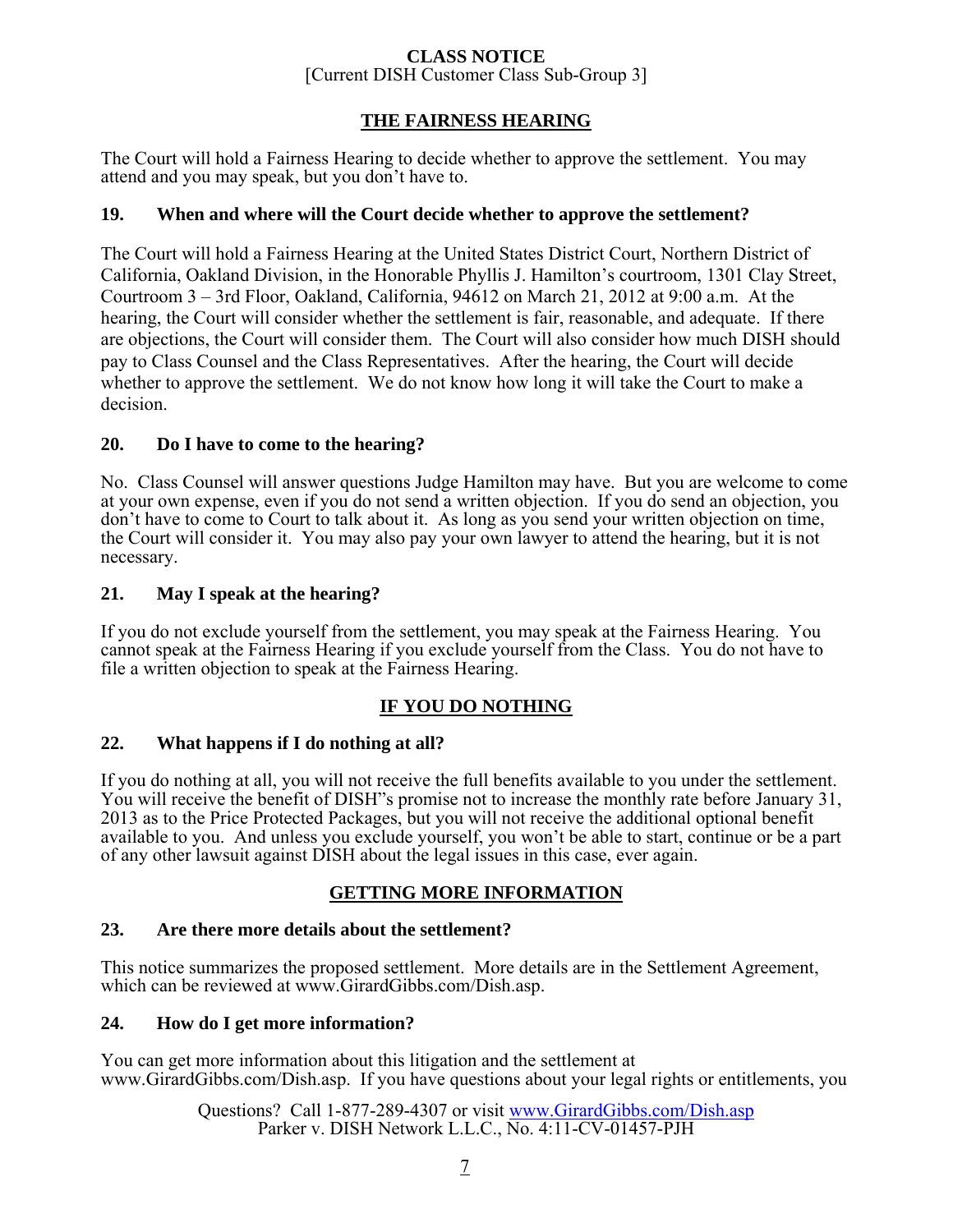may contact Class Counsel at 415-544-6281. If you have questions about the administration of your claim, you may contact DISH by calling 1-877-289-4307 or sending an e-mail to parkerdishsettlement@dish.com. Please do not contact DISH through any other e-mail address, website or telephone number about the settlement, as regular DISH Customer Service representatives will be unable to assist you with this matter.